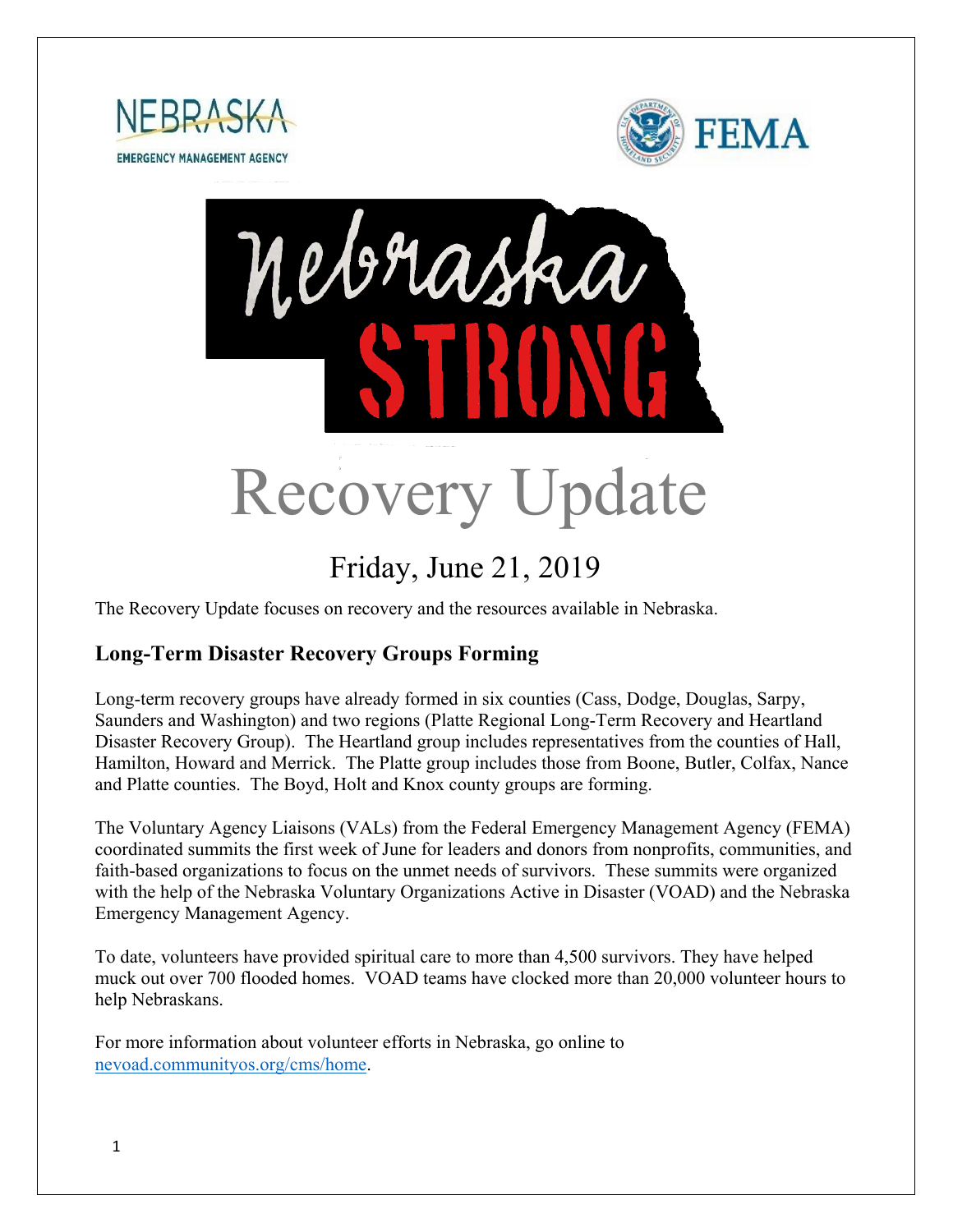#### **Mitigation - Community Engagement and Outreach**

As Nebraskans repair or rebuild their homes, FEMA and the home improvement stores are teaming up to provide advice on making homes stronger and safer.

FEMA mitigation and flood specialists are attending fairs and setting up information booths at home improvement stores to answer questions and offer tips and techniques on how to build hazardresistant homes using proven methods that will prevent or reduce damage from future disasters. Most of the advice and free publications are geared to do-it-yourself work and general contractors.

FEMA Mitigation advisors are conducting community education outreach in Otoe County at the following location:

West Lake Ace Hardware 1107 Grundman Blvd Nebraska City, NE 68401 Tel: (402) 873-3762 Otoe County Open June 28 through June 30 Hours: Friday – Sunday 8:30 a.m. – 6:30 p.m.

For more information about mitigation visit [fema.gov/what-mitigation.](http://www.fema.gov/what-mitigation) To learn about strengthening properties go to **fema.gov/protect-your-property**. The Nebraska Emergency Management Agency has information about safe rooms on its website: [nema.nebraska.gov.](https://nema.nebraska.gov/)

#### **National Flood Insurance Program (NFIP)**

As of June 19, NFIP has received 1,027 flood insurance claims in Nebraska and paid \$35.5 million to policyholders.

For a fact sheet about flood insurance [click here.](https://www.fema.gov/news-release/2019/05/29/fact-sheet-why-should-i-buy-flood-insurance) Some important facts to keep in mind:

- Homeowners and renters insurance do not typically cover flood damage.
- Disaster assistance comes in two forms: a SBA loan, which must be paid back with interest, or a FEMA disaster grant, which is about \$5,000 on average per household. By comparison, the average flood insurance claim is nearly \$30,000 and **does not have to be repaid**.
- You can buy flood insurance by contacting your insurance company or agent. For an agent referral, call **800-427-4661** or visit [FloodSmart.gov.](https://www.floodsmart.gov/)

## **NFIP Increased Cost of Compliance Can Help with Rebuilding in Nebraska**

If you have a policy with the NFIP and your home was impacted by the March storms, you may qualify for coverage under the provisions of Increased Cost of Compliance (ICC). ICC funds can help defray the costs of elevating, floodproofing, demolishing or relocating a residence. For more information, contact your floodplain administrator or your insurance agent or call NFIP at **800-427- 4661**.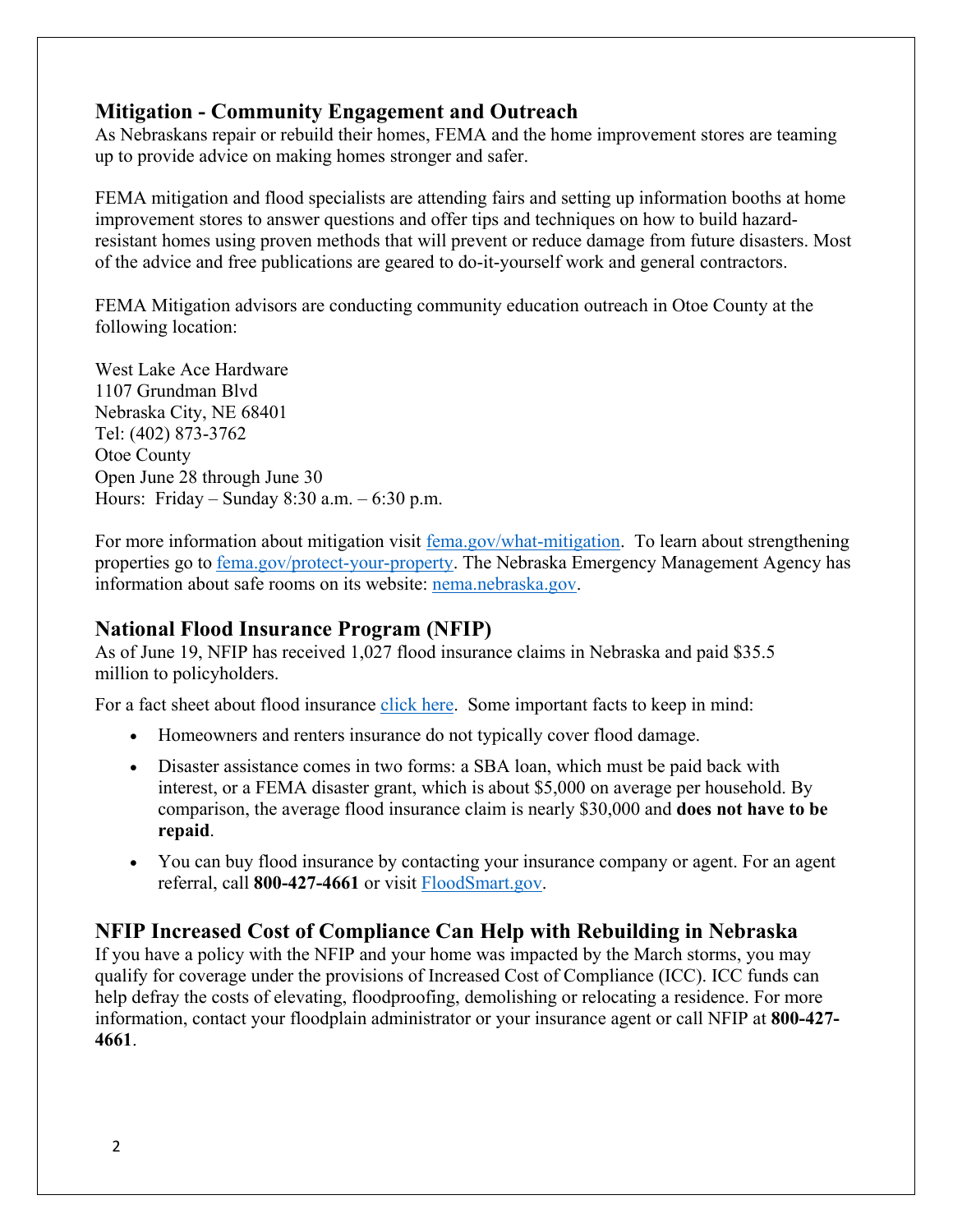## **U.S. Small Business Administration (SBA) low-interest disaster loans**

Although the official deadline was June  $19<sup>th</sup>$  to apply for an SBA disaster recovery loan, there still may be time to have an application accepted by SBA for a low-interest recovery or rebuilding loan. Don't wait any longer. Go online and apply right away at: *[SBA.gov/disaster.](http://www.sba.gov/disaster)* For questions and further direction, call now to SBA's Customer Service Center at **800-659-2955.**

These unique direct government loans help residents, businesses and nonprofits rebuild or replace real and personal property that is uninsured or under-insured. It is not necessary to know how much money you may need or want when you apply. There is no cost to apply, or any obligation to accept funds if approved. SBA can loan for losses not fully covered by insurance proceeds or FEMA grants.

Homeowners, renters, businesses and private nonprofits can use only the funds they are willing to borrow. The fixed interest rates are as low as 2.063 percent for homeowners and renters, as low as 4 percent for businesses and 2.75 percent for nonprofits. By submitting an initial online application, those impacted by disasters can keep the option open to obtain recovery funds that they may need. To date, SBA has approved over **\$40.5 million in low-interest recovery loans for Nebraskans**. \$34 million for homeowners and renters and \$6.5 million for businesses and private nonprofits.

SBA continues to operate Disaster Loan Outreach Centers to help homeowners, renters, businesses and nonprofits with face-to-face assistance to apply and to close their approved loans. The center in the **Fremont City Auditorium, Community Room at 925 N Broad St, Fremont, NE 68025** in Dodge County will continue to operate until further notice, and is open 9 a.m. to 6 p.m., Mondays – Fridays. No appointment necessary. The center at **3802 Raynor Parkway, Suite 201, Bellevue, NE 68123** in Sarpy County will be closing Friday, June 21 at 6 pm.

#### **Keep in Touch with FEMA**

It's important to let FEMA know if you change your mailing address, phone number, email address, insurance or bank deposit information. You don't want to miss an important letter or telephone call about disaster assistance. To update your application:

- Online, visit DisasterAssistance.gov
- On a smart phone, to download the FEMA app, visit: fema.gov/mobile-app
- Call **800-621-3362 or 800-462-7585 (TTY**) (press **2** for Spanish)

For more information on Nebraska's disaster recovery, visit [nema.nebraska.gov.](http://nema.nebraska.gov/)

## **[Holt County Now Eligible for Disaster Unemployment Assistance \(DUA\)](https://dol.nebraska.gov/PressRelease/Details/118)**

Individuals who live in or worked in Holt County, and whose employment or self-employment was lost or interrupted as a direct result of the March flooding, may qualify for unemployment assistance. The filing deadline is July 5. Applicants may file a claim online at [NEworks.nebraska.gov.](https://neworks.nebraska.gov/vosnet/Default.aspx)

#### **Housing Resources for Disaster Survivors**

The State of Nebraska is leading a Housing Task Force to address housing shortages and unmet needs in communities affected by March flooding. A fact sheet [listing resources](https://edit.fema.gov/news-release/2019/04/19/fact-sheet-housing-resources-residents-nebraska-affected-march-storms-0) is posted on FEMA's disaster web page: [fema.gov/disaster/4420.](http://www.fema.gov/disaster/4420)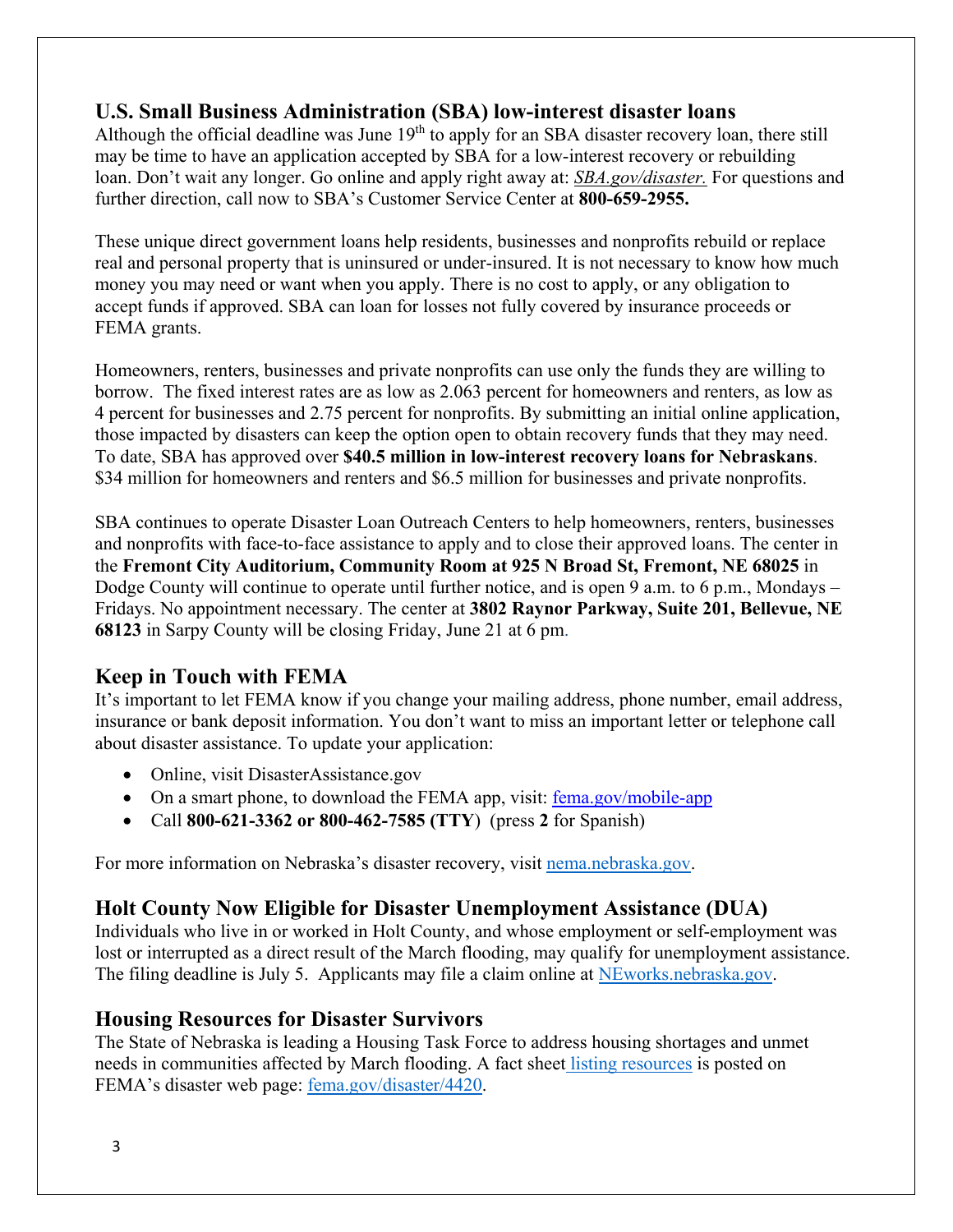#### **Check Permit Requirements Before Rebuilding**

It is important for Nebraskans to **check with local building authorities about local or state permits** before starting reconstruction. These may include building permits, floodplain development permits or permits for repair of septic systems. See NEMA guidelines [here.](https://nema.nebraska.gov/sites/nema.nebraska.gov/files/doc/ehp-considerations.pdf) To find more about floodplain issues, please visit [dnr.nebraska.gov/floodplain.](https://dnr.nebraska.gov/floodplain)

#### **FEMA Hires Nebraskans to Work on Disaster Recovery**

FEMA hires locally to help with recovery efforts. To search for jobs, go to [www.USAJobs.gov,](http://www.usajobs.gov/) type "FEMA Local Hire" in the search box and "Nebraska" in the location box.

#### **Crisis Counseling Services Available**

Survivors may call the Rural Response Hotline at **800-464-0258.** Outreach workers are available to support emotional and psychological issues. Callers receive tips on how to handle disaster-related distress, along with referrals to local treatment centers, support groups and community-based organizations. For more information, go to [nema.nebraska.gov.](file://fema.net/R7/DR/DR-4420-NE/EA/Planning%20and%20Products/Writers/Dale%20Bonza/DFS/nema.nebraska.gov)



*Debris covered bridge Photo by the National Guard* 

**FACT**: FEMA does not perform debris removal but it does reimburse local and state as well as tribal government agencies for debris removal such as labor, disposal fees, equipment, material or contract costs.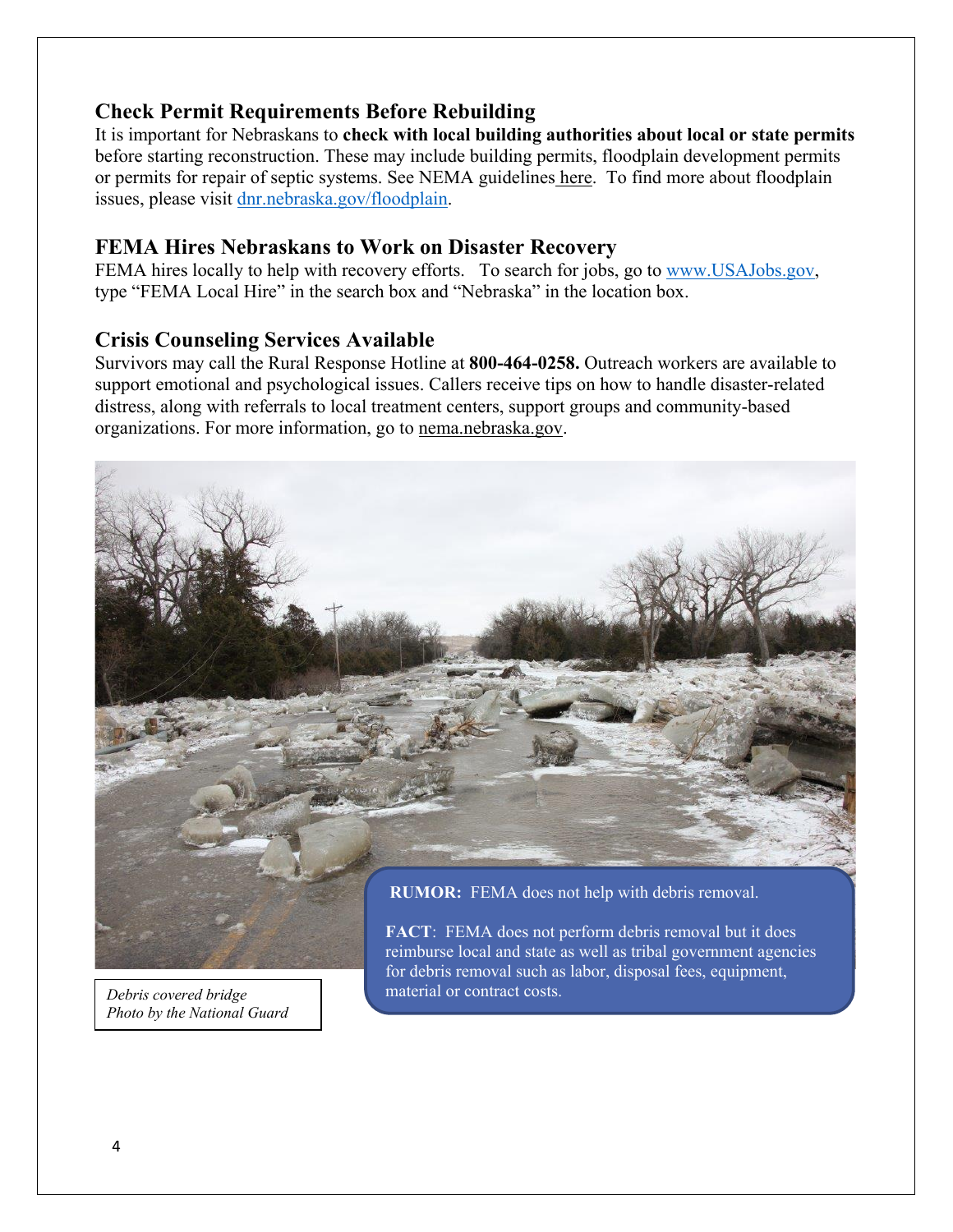#### **Free Safety and Health Consultations Available to Flood-Impacted Businesses**

The Nebraska Department of Labor (NDOL) is offering free safety and health consultations to businesses in flood-impacted areas. Trained NDOL consultants are available to assist with mold remediation plans, provide safety and health assessments, identify electrical hazards, and perform overall risk assessment. For more information, go online to [dol.nebraska.gov.](https://dol.nebraska.gov/PressRelease/Details/117)

### **Cultural Heritage Preservation**

The Heritage Emergency National Task Force, a public-private partnership between FEMA and the Smithsonian Institution, offers recommendations on cleaning water-damaged belongings. To help clean up heirlooms after the flood, you can download the Gerald R. Ford Conservation Center guide at [netnebraska.org/basic-page/television/saving-your-treasures.](http://netnebraska.org/basic-page/television/saving-your-treasures)

Please see the fact sheet [fema.gov/news-release/2019/05/31/fact-sheet-help-restore-family](https://www.fema.gov/news-release/2019/05/31/fact-sheet-help-restore-family-heirlooms-following-flood)[heirlooms-following-flood](https://www.fema.gov/news-release/2019/05/31/fact-sheet-help-restore-family-heirlooms-following-flood) for additional information.

## **Agriculture News: Grants, Loans and other Programs**

**USDA** is helping agricultural producers interested in learning if they are eligible for assistance with the Disaster Assistance Discovery Tool [farmers.gov/recover/disaster-assistance-tool#step-1.](https://www.farmers.gov/recover/disaster-assistance-tool#step-1)

## **FEMA Public Assistance in Nebraska**

To date, FEMA has awarded three projects, \$2.3 million in public assistance. Public entities and tribes along with private nonprofit organizations (such as houses of worship) are eligible to apply. For information on the Public Assistance program, go online to the NEMA website [nema.nebraska.gov/recovery/public-assistance.](https://nema.nebraska.gov/recovery/public-assistance) An explanation of the application process is attached to this update below.

## **Information Links:**

- Nebraska Emergency Management Agency: [nema.nebraska.gov/](https://nema.nebraska.gov/)
- Nebraska Impact (Volunteering): [nebraskaimpact.com/flood](http://www.nebraskaimpact.com/flood)
- Twitter: [twitter.com/nematweets](https://twitter.com/nematweets)
- Facebook: [facebook.com/nema.page](https://www.facebook.com/nema.page)
- YouTube: [youtube.com/user/TheNEMAtube](https://www.youtube.com/user/TheNEMAtube)
- Flickr: [flickr.com/photos/nemapics/](https://www.flickr.com/photos/nemapics/)
- FEMA: [FEMA.gov](https://www.fema.gov/)
- Nebraska declaration: [fema.gov/disaster/4420](https://www.fema.gov/disaster/4420)
- Facebook: [facebook.com/FEMA](https://www.facebook.com/FEMA)
- Twitter: [twitter.com/femaregion7](https://twitter.com/femaregion7)
- National Flood Insurance Program: [Floodsmart.gov](https://www.floodsmart.gov/)
- FEMA blog: [fema.gov/blog](https://www.fema.gov/blog)
- SBA Office of Disaster Assistance: [sba.gov/disaster.](http://www.sba.gov/disaster)
- The public notice for the Nebraska recovery mission is posted on the following websites:
	- o [nema.nebraska.gov/sites/nema.nebraska.gov/files/doc/fema-ipn4420.pdf](https://nema.nebraska.gov/sites/nema.nebraska.gov/files/doc/fema-ipn4420.pdf)
	- o [fema.gov/disaster/notices/initial-public-notice-dr-4420-ne](https://www.fema.gov/disaster/notices/initial-public-notice-dr-4420-ne)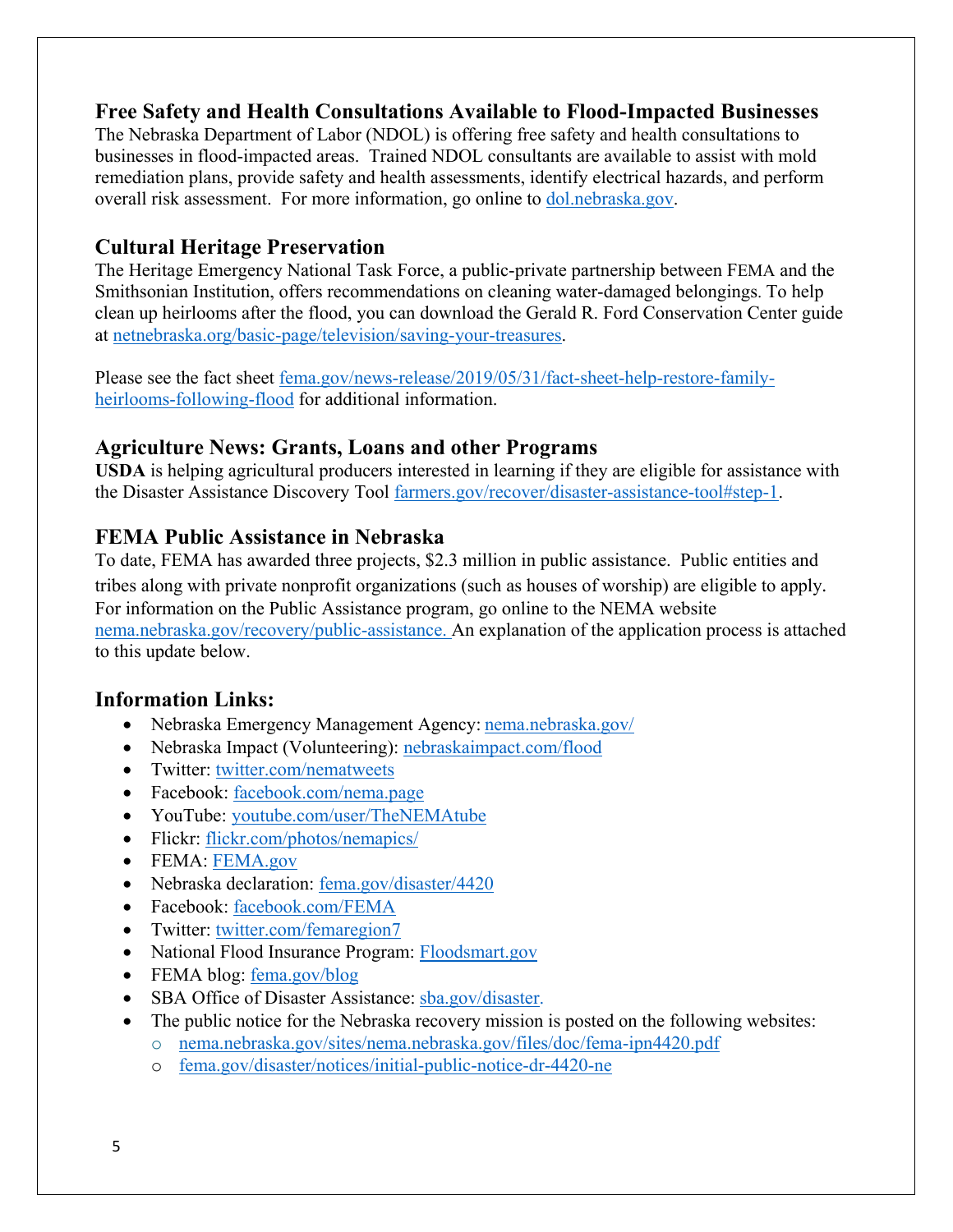



#### fema.gov/disaster/4420

## INDIVIDUAL AND HOUSHOLD ASSISTANCE PROGRAM

FEMA's Individuals and Households Program (IHP) may provide financial and direct assistance for losses caused directly by the disaster that are not covered by insurance or any another source. By law, FEMA may not duplicate assistance received from another source. In addition, IHP is not a substitute for insurance and cannot cover all losses caused by a Presidentially

declared disaster. It is intended to help with emergency disaster recovery needs.

If you registered for disaster assistance, stay in touch with FEMA. Missing or outdated information, such as phone numbers or addresses, can delay help. The easiest way to update your application, check your status or provide missing information is at [www.DisasterAssistance.gov.](http://www.disasterassistance.gov/)

To create an online account, you must first verify your identity:

Click **Check Status** on the **Home** page or from the **Get Assistance** menu.

Click **Create Account**.

• Enter your date of birth and Social Security number.

After your identity is verified:

- Create a user ID and password.
- Enter an email address. This is the only way we can send you a PIN that you need to access your account. A temporary PIN will be sent to the email address you entered. You should receive it within 24 hours.

After you receive your PIN, follow the instructions in the email to finish creating your account. Before you can set up an account, you need to answer four security questions.

For help to access your account or for lost or forgotten user ID, password or PIN, call the internet help desk, 24 hours a day, 7 days a week at **800-745-0243**. When you call the help desk, you need to provide the following: your registration number and your Social Security number.